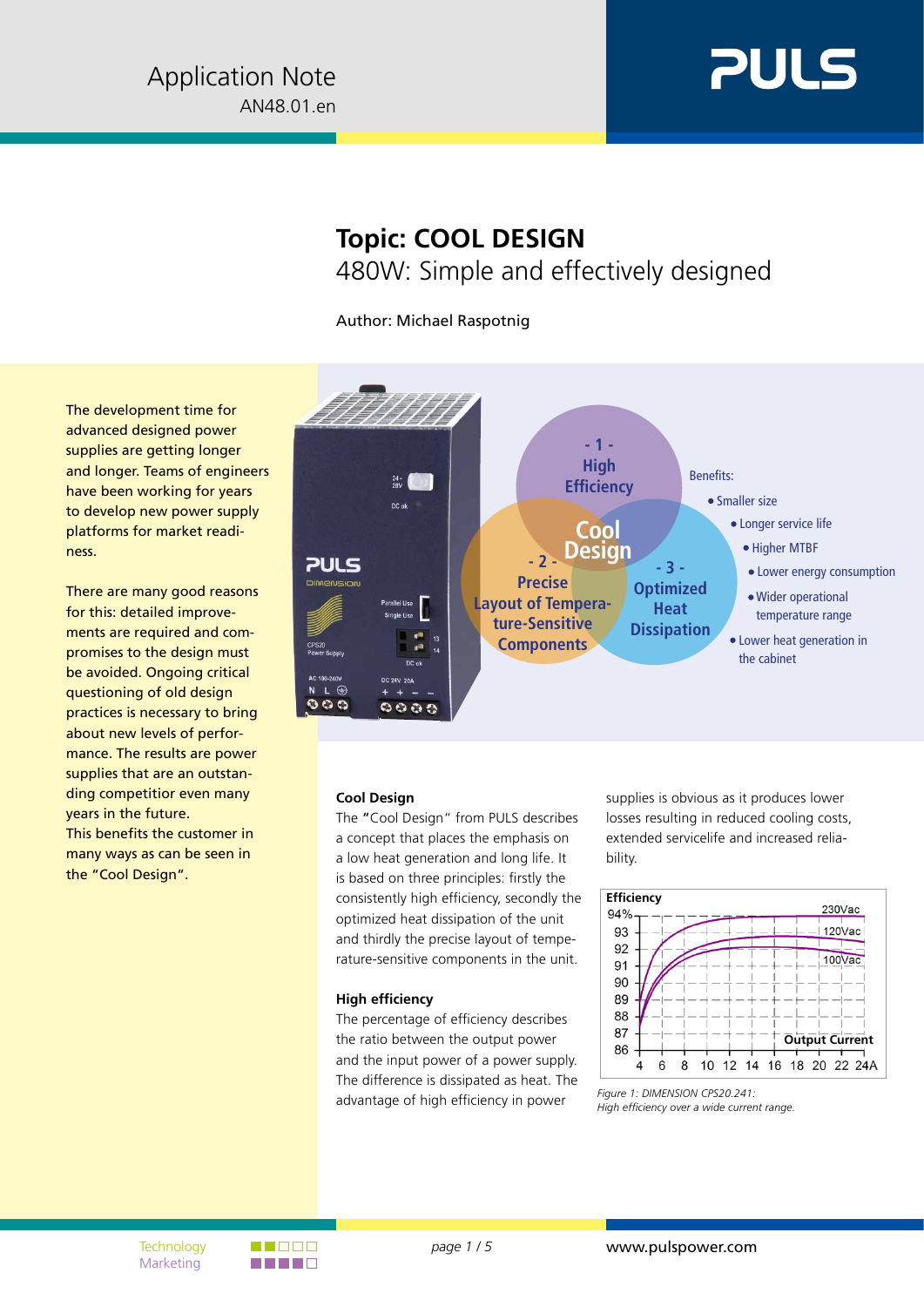As well as the high full load efficiency, which enables such compact designs, it is becoming increasingly important to achieve good partial load efficiency. Usually, power supplies are not continuously operated under full load and therefore the losses at the average load are particularly important for control cabinet design. To achieve high partial load efficiency, PULS uses complex control concepts and algorithms which are most easily implemented with digital circuits and software. This puts PULS ahead of many competitors. Losses that occur in the no-load state must also not be forgotten and should be kept as low as possible. The CPS20 has this incorporated into the design so that the heat rise in the control cabinet is not increased while the power supply is idle. It

is not uncommon for no-load losses to equal one third of full load losses in some competitor brands.

### **Optimized heat dissipation**

Heat generated by losses cannot be prevented and must be dissipated by the shorted path to the environment. Housing surfaces and convection air current flowing through the unit are used for for evacuating heat from the supply. Optimally, the convection air flow should not be impeded by components but in reality this often cannot be avoided. Therefore it is all the more reason to provide channels as part of the design and keeping the heat flow away from more sensitive components inside the unit. This has been thoroughly accomplished with the units in the new DIMENSION CPS20-series.

Besides providing the necessary cooling channels, the design also achieves a short direct connection from the heat source to the housing and avoids adverse thermal transitions. The sophisticated cooling concept of the CPS20 series completely eliminates the need for internal heat sinks. This enables light unit weight and also significantly reduces the cost of the power supply.

#### **Well thought out arrangement of temperature-sensitive components**

Circuit designers tend to optimize the layout of the components for the electrical or manufacturing requirements and often make compromises in the thermal design. For many years and on its own initiative, PULS has set the company standard for service life at a minimum of 50 000 hours for the units in the DIMENSION series, which is valid at 40°C ambient temperature, nominal load and nominal input voltage. This forces the development teams to place service life-defining components in the cooler areas. If the target of 50 000 hours is not achieved an additional development step is imposed.

Electrolytic capacitors, varistors and opto-couplers are components which are particularly temperature-sensitive. The number of electrolytic capacitors in the DIMENSION CPS20 series power supplies is reduced to a minimum of 4, all of which are positioned close to the cooling air intake. Comparable competitive units can use up to 22 of these capacitors, which are then naturally arranged throughout the entire board.



*Figure 2: DIMENSION CPS20.241 Side view: Distinct air channels and simulation of the air flow*



*Figure 3: DIMENSION CPS20.241 Arrangement of all electrolytic capacitors (1-4) and the opto-coupler (5) in cool areas in the vicinity of the air intake*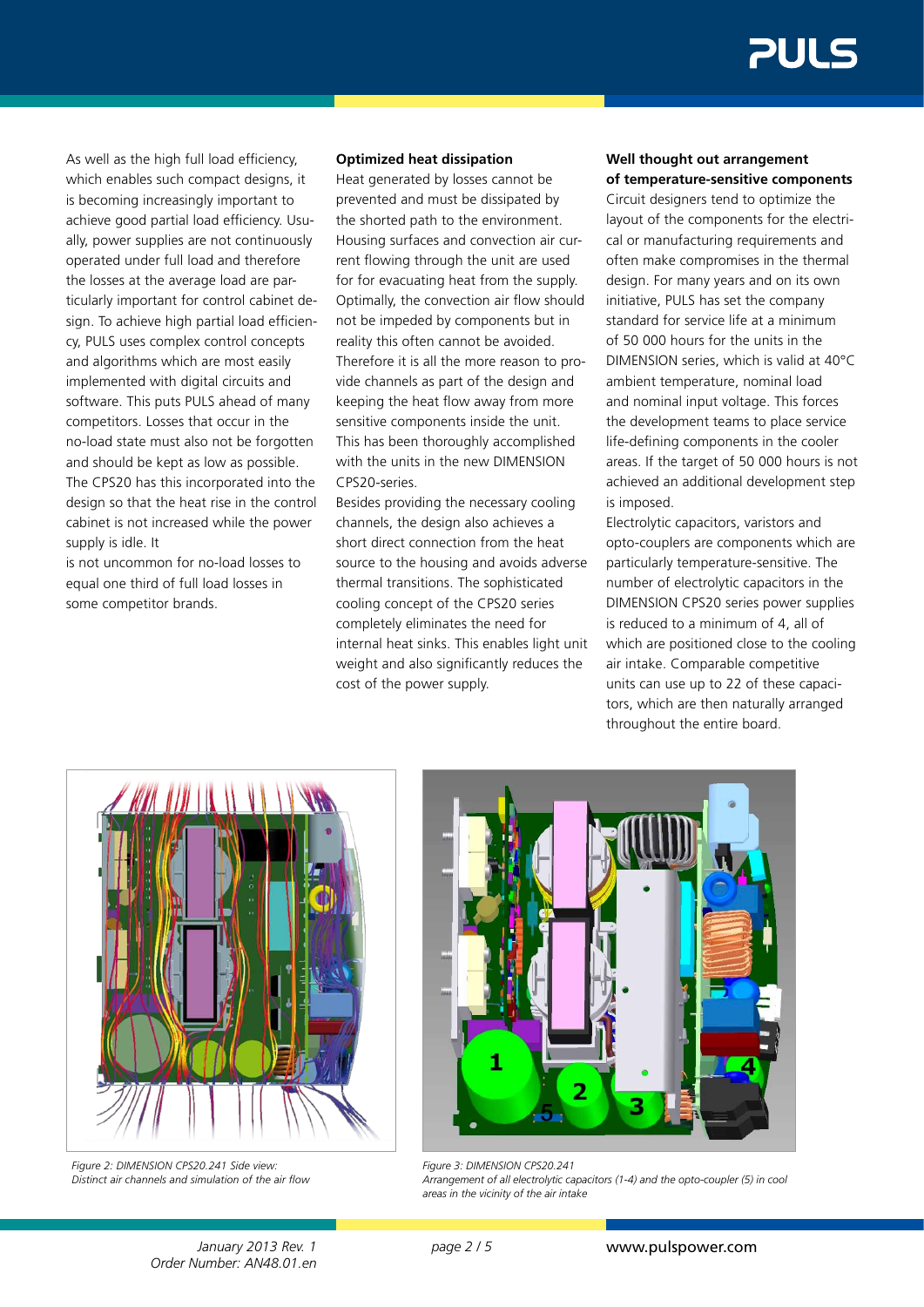# **The benefits of the "Cool Design" Small size and light weight**

Two of the most important criteria of modern power supplies are small sizes and light units. These bring a direct benefit to the user and the greatest advancements in this endeavour have come about in the past 20 years. The small designs made possible by increased efficiency do not only save space on the DIN rail, but also allow smaller sized control cabinets. Another benefit is easier integration in machines. The volume and weight of the cabinets are reduced and bring about additional possibilities for optimization. This is where the "Cool Design" concept has its strengths. As no internal heat sinks are required, the equivalent weight and volume are eliminated along with the associated installation and insulation materials. Ultimately, the cost for these components is also saved which is reflected in the unit price. The 480W units in the CPS20 series require only slightly more space than the units in the 240W class.

# **Less heat generation in the control cabinet**

The lower losses provide not only for a longer service life of the power supply, but also for a longer service life of all components installed in the control cabinet. For example, a DIMENSION CPS20 installed in a control cabinet with a size of 254 x 180 x 165 mm and loaded to 80% of the nominal power will result in a temperature increase in the control cabinet of approximately 30°C. If a device with only 2% less efficiency is used (92% instead of 94%), the increase in temperature in the control cabinet would be higher by 10°C, resulting in the service life being cut in half.

#### **Wider working temperature range**

Power supplies are usually a "hot spot" in control cabinets. For exactly this reason, the maximum permitted temperatures for power supplies are of significant importance. Even if the control cabinet is specified only at 45°C, the conditions in the immediate vicinity of the power supply can be substantially higher. Due to the sophisticated thermal design and low losses, the units in the DIMENSION CPS20 series may be loaded with full power at up to 60°C ambient temperature. The ambient temperature is defined at the air inlets 2 cm below the device.



*Figure 4: Comparison of size and weights of different manufacturers of 24V, 20A single phase power supplies*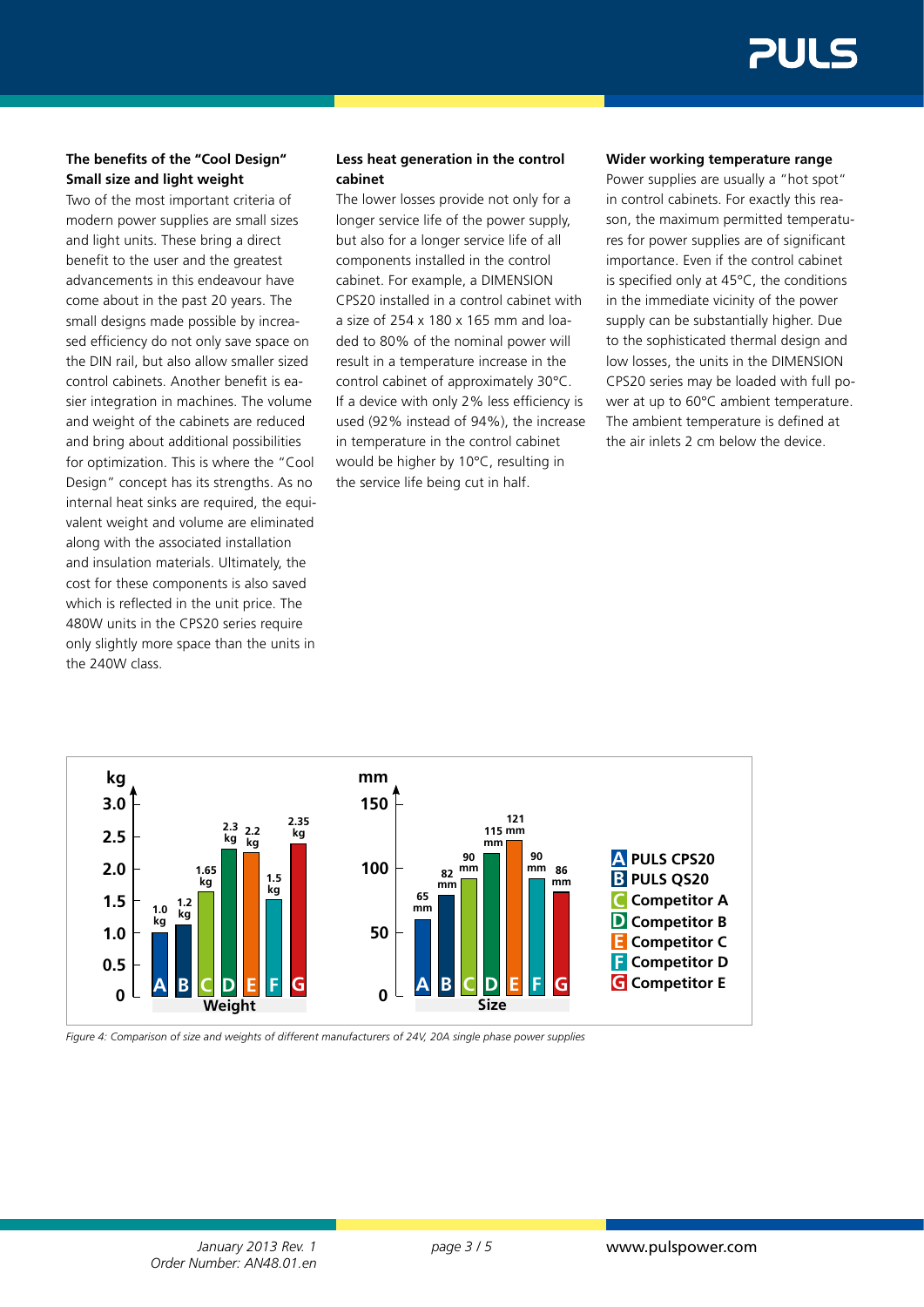#### **Longer service life**

The expected service life of a unit indicates the useful operation in hours. This is the time during operation of the device until the first signs of wear-out occur such as a dried capacitor. The component with the shortest service life expectancy in a unit determines the service life of the entire unit. In practice, these are the electrolytic capacitors used in power supplies. For the units in the DIMENSION CPS20 series, the same self-imposed design guidelines apply as for all other DIMENSION units. At least 50,000 hours service life at 40°C ambient temperature, nominal load and nominal input voltage. This makes PULS on average better than many competitors by a factor of 3. To achieve this, an absolute minimum number of best quality capacitors with a minimum diameter of 10 mm are utilized. Thinner capacitors naturally have a shorter service life because of the poor ratio between the amount of electrolytics and the tightness of the seal. In the "Cool Design" concept these are also placed in the coolest possible locations. Only by consistent compliance with these rules can such long service lifetimes be achieved. PULS does not use tantalum capacitors because they generally have

significantly higher failure rates than classic electrolytic capacitors. Service life hours must not be confused with MTBF hours. MTBF hours are calculated according to statistical failure criteria.

#### **Longer MTBF**

The MTBF (Mean Time Between Failure) number indicates the statistical probability of failure. An MTBF figure of 1,000,000 hours means if there are 1000 units in service, then statistically one unit will fail every 1000 hours. However, it is not possible to state whether a failed device was already in service for 50,000 hours or only 100 hours. Various standards are available to calculate the MTBF values; SN 29500, IEC 61709, MIL HDBK 217F and Belcore to name a few. The calculations are always made by applying the same method. The standard provides a database where base failure rates are available for individual components which are then adjusted with the stress factor for actual application. The calculated failure rates of all components are added together and result in the failure rate for the overall unit.

When comparing the MTBF data of different manufacturers, it is essential to apply uniform parameters. It would be unfair to compare values which were determined according to different standards or where the parameters such as temperature are not uniform. If a manufacturer does not specify the applicable parameters, the MTBF number is worthless.

#### **Lower energy consumption**

Beyond a doubt, the prevention of unnecessary energy consumption is one of the best contributions to active climate and environmental protection. The high efficiency of PULS power supplies brings a double benefit. The environmental impact is reduced while energy and system costs are lowered resulting in a significant savings. In a 24/7 operation, a power supply which consumes 20W less power saves 175kWh of energy per year.



*Figure 5: Bathtub curve Failure rate over the lifetime of a unit*



*Figure 6: Comparison of the losses of different manufacturers of 24V, 20A single phase power supplies*